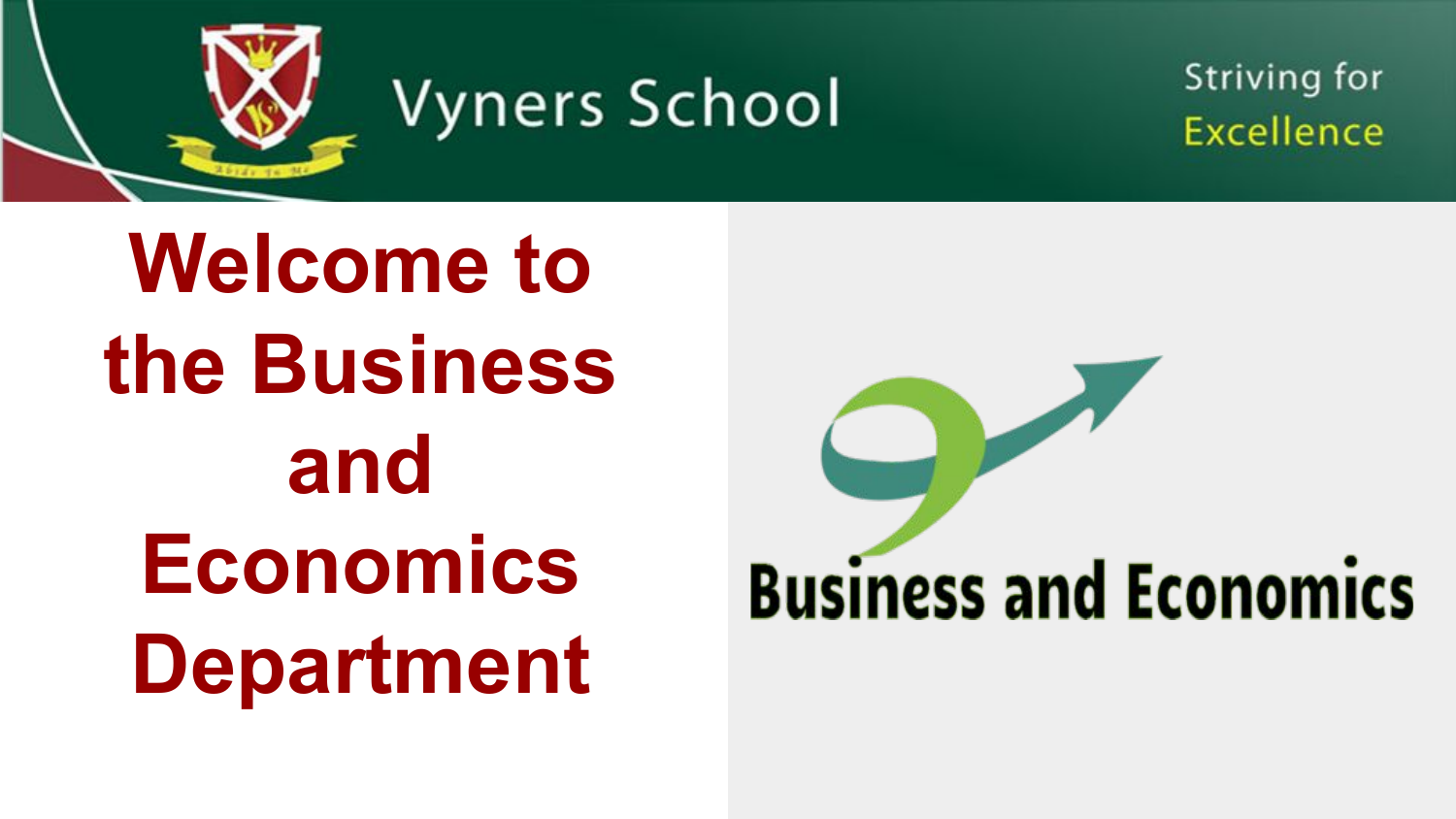

#### **Striving for Excellence**

**Staff:**

**● Mr McDonough, Subject Leader**

**● Mr Sakoulas, Teacher of Business and Economics**

**● Ms Sanghani, Teacher of Business**

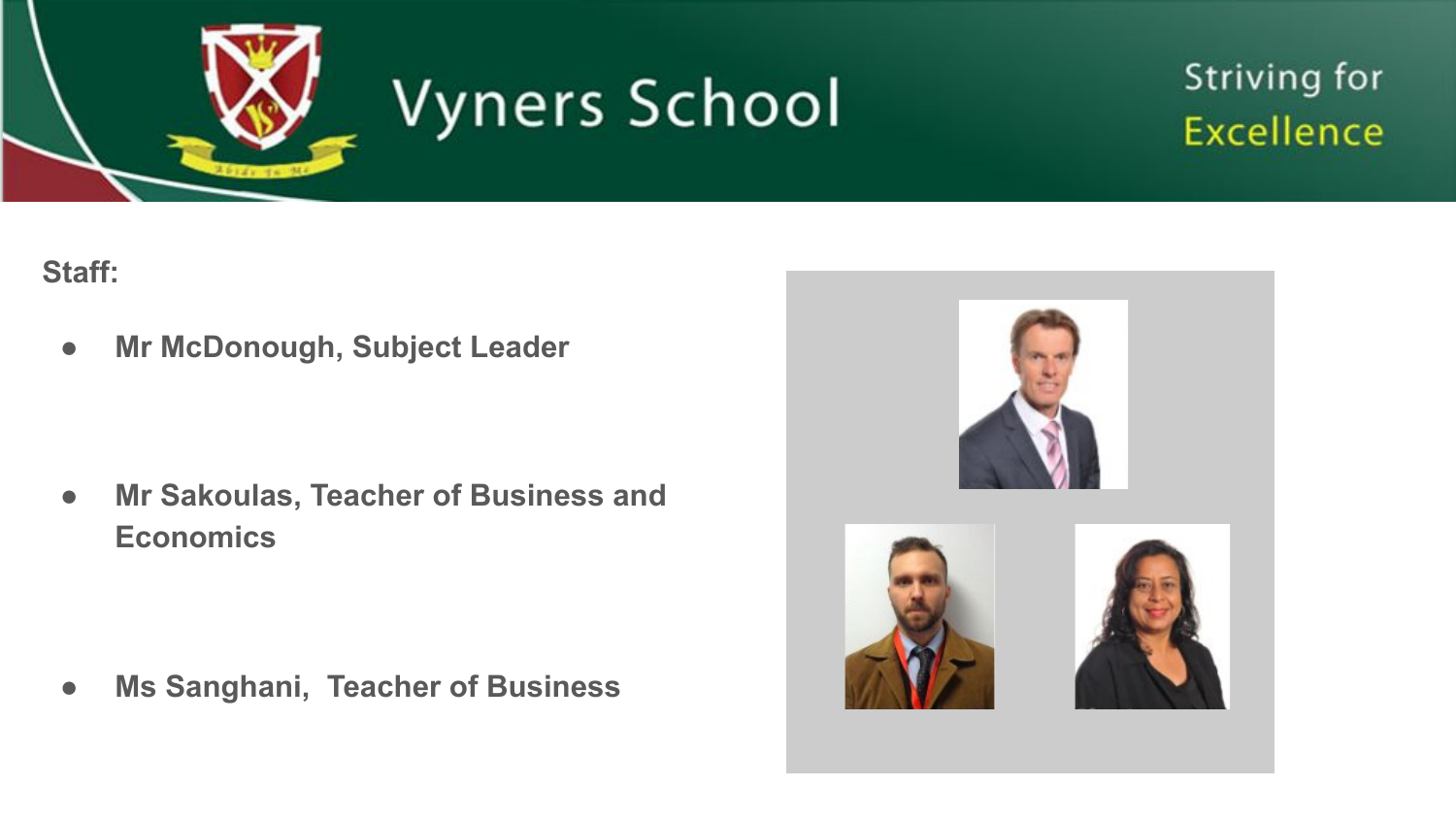

**Striving for** Excellence

### **Our Key Stage 5 Curriculum**

#### edexcel ...

At A level students are entered for the Business qualification with Edexcel. Students will sit two papers and the end of Year 13.

*"Business gives you a great base when going into any kind of job, but especially if you're creating your own business." Business Studies Teacher*

We cover the functions of a business such as the finance and marketing. We also look at the decision-making that business owners need to consider every day in their jobs.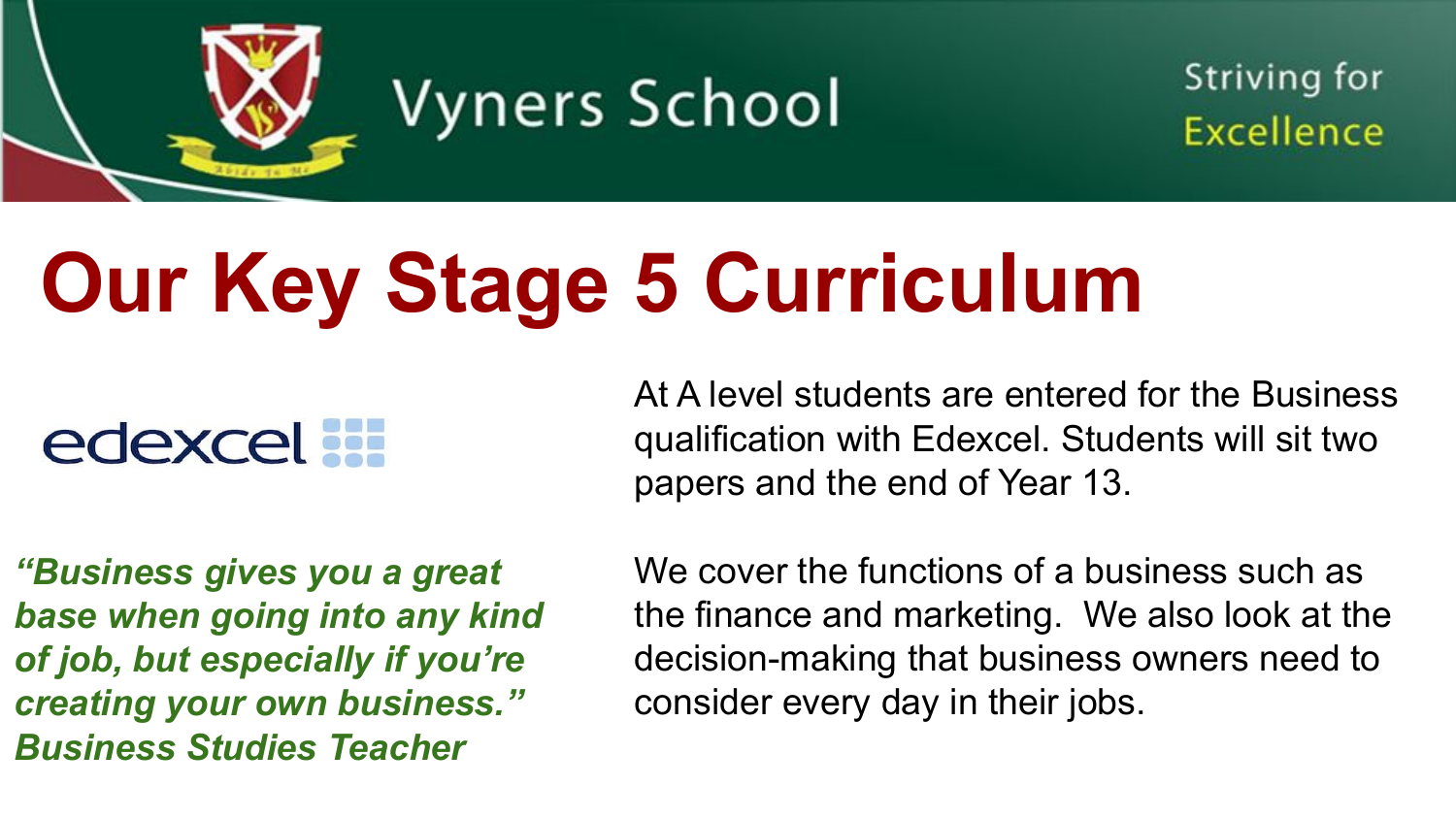

**Striving for** Excellence

## **Our Key Stage 5 Curriculum**

*"Economics gives you a real insight into the world around you - it keeps you aware of world events." Jess, Year 13 Student*

**AQAZ** 

At A level students are entered for the Economics qualification with AQA. Students will sit thre papers and the end of Year 13.

The main areas are Micro-economics which is individuals and firms and the decisions they make and Macro-economics which is the country as a whole and the decisions that governments have to take.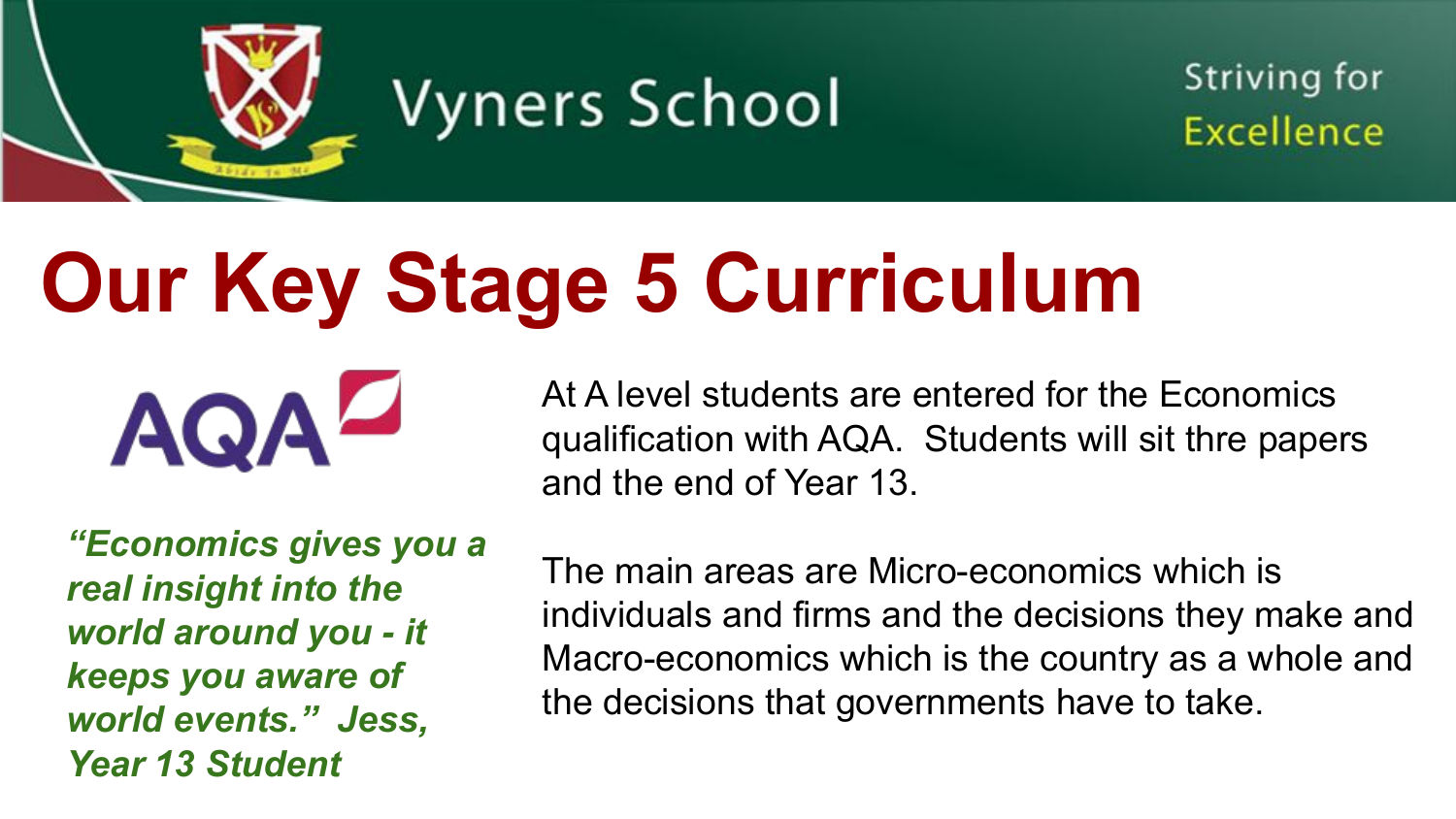

**Striving for** Excellence

### **Our Co-curricular Offer**

Students visit the Mini factory in Oxford which helps them to understand many sections of the course.

Students attend a revision conference held by a prominent Economics teacher.



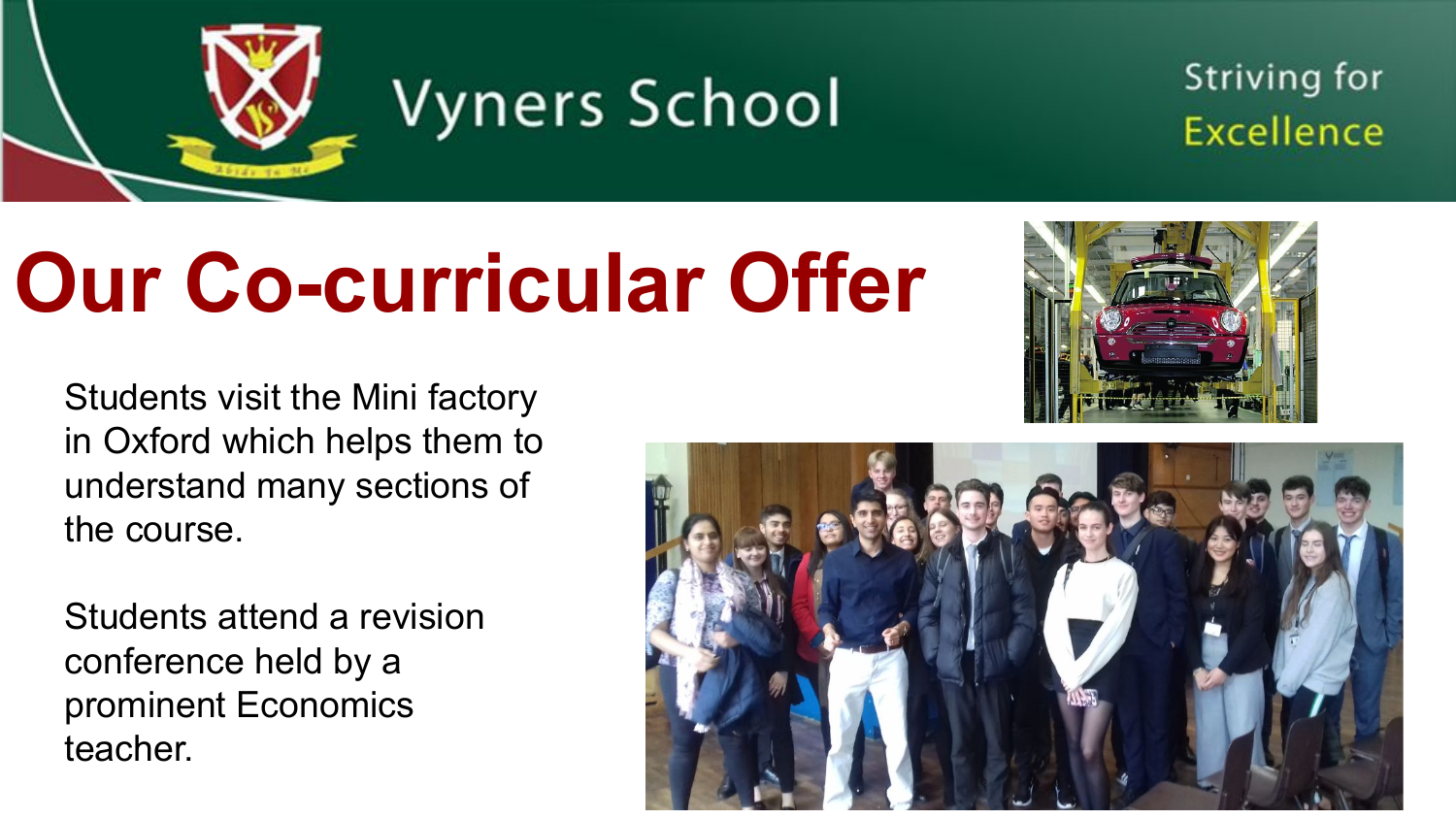

**Striving for** Excellence

### **Frequently Asked Questions**

*What is the difference between Economics and Business?*

*In Business we investigate setting up small businesses and the role of the different sections of business in depth e.g. Marketing, Finance, Operations and Human Resources.*

*In Economics we consider some parts of how businesses operate but we also consider the behaviour of consumers (e.g. demand and supply) and we also look at the country as a whole (concepts such as inflation, unemployment, monetary policy).*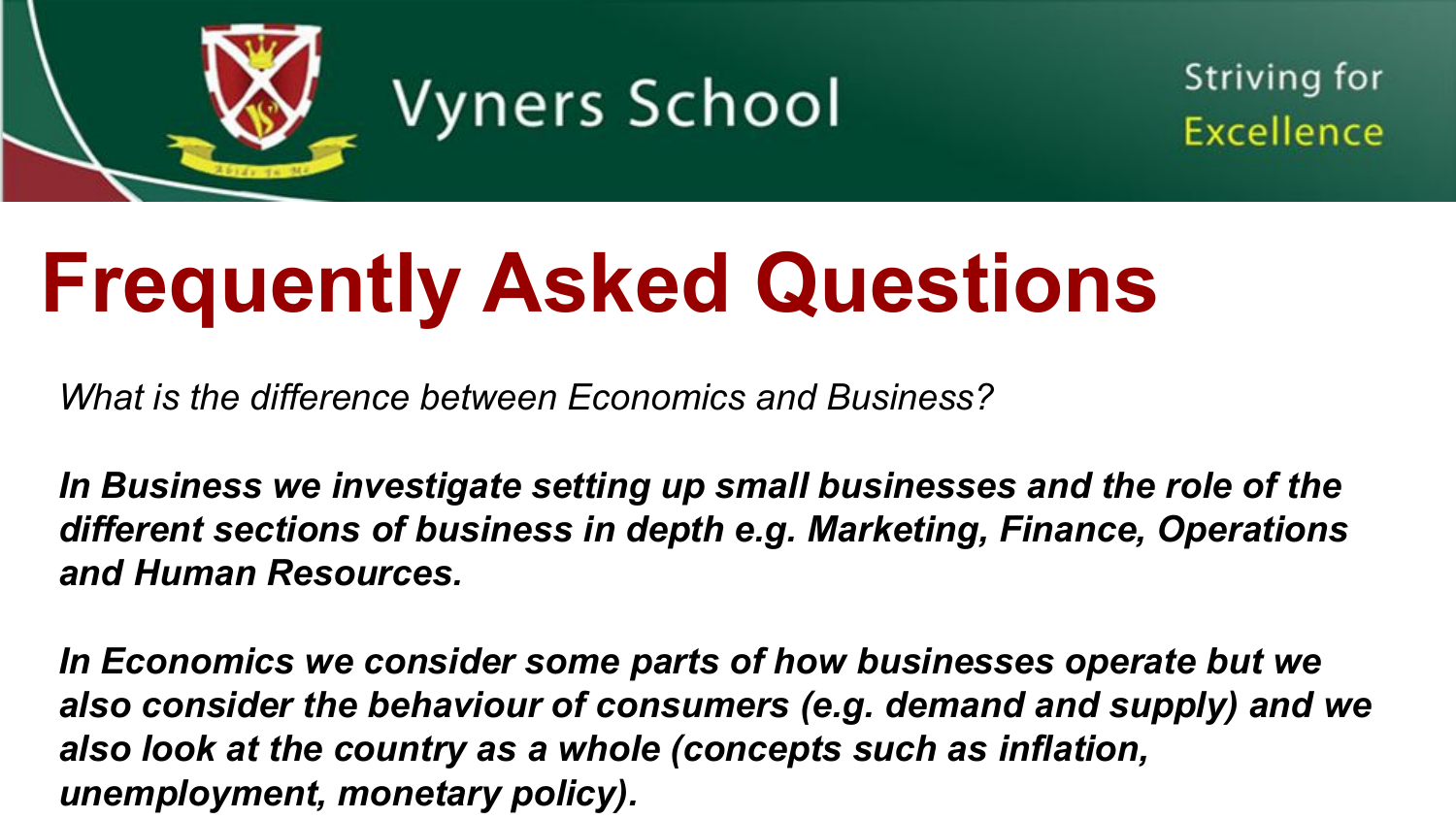

**Striving for** Excellence

### **Frequently Asked Questions**

*Is there any coursework in either subject? No.*

*Are there any requirements in terms of English and Maths? You will need to have passed both English and Maths and there is a strong element of both in the courses, so good results in these two at GCSE will be a good starting point.*

*Do you need to have taken either Economics or Business beforehand at GCSE? No. Some students will have done so but some won't, so we teach everybody from the very beginning.*